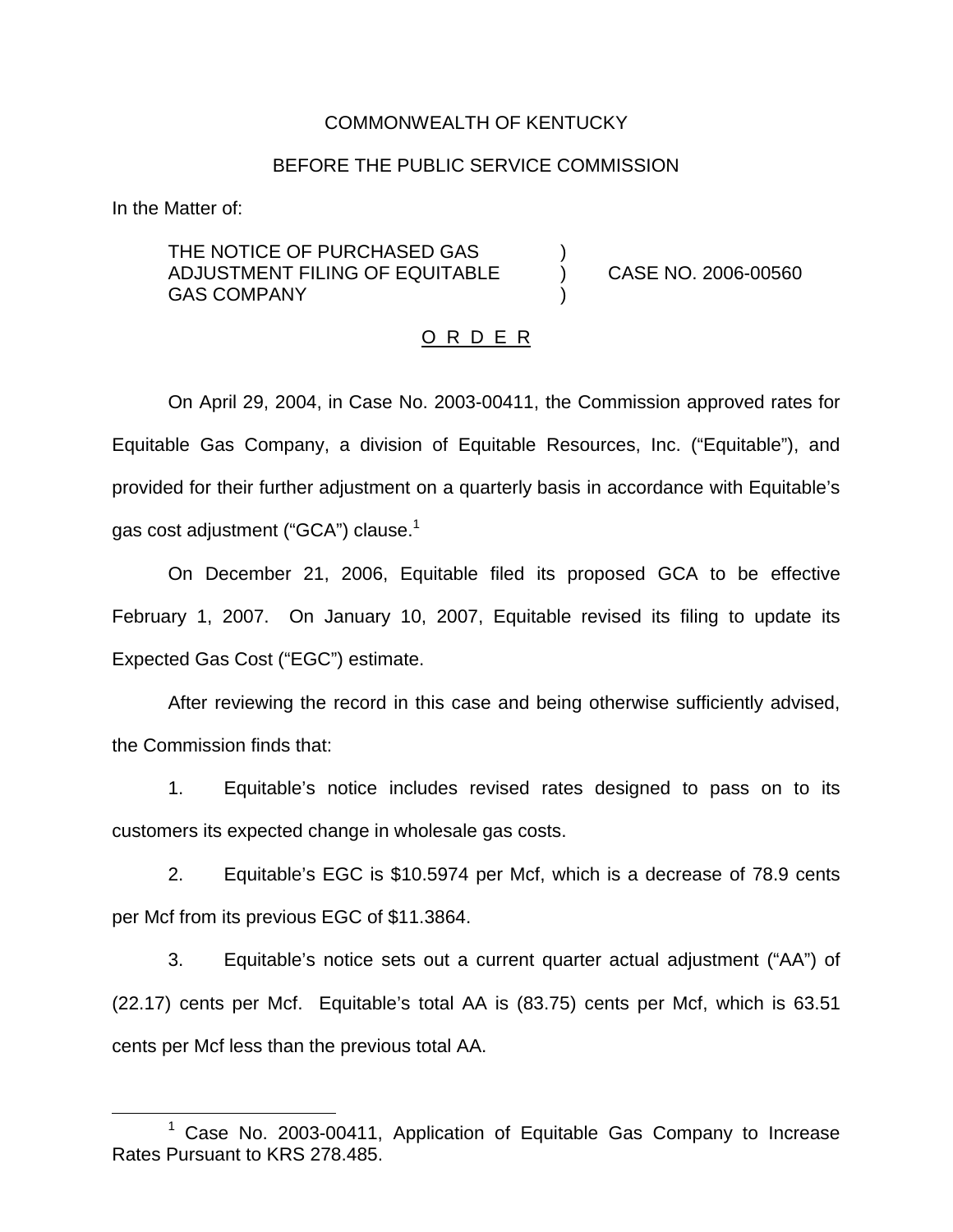4. Equitable's notice sets out a current quarter balancing adjustment ("BA") of (3.57) cents per Mcf. Equitable's total BA is 11.49 cents per Mcf, which is 5.23 cents per Mcf less than the previous total BA.

5. Equitable's GCA is \$9.8748 per Mcf, which is \$1.4764 per Mcf less than its previous rate of \$11.3512.

6. The rates in the Appendix to this Order are fair, just, and reasonable, and should be approved for final meter readings by Equitable on and after February 1, 2007.

IT IS THEREFORE ORDERED that:

1. The rates in the Appendix to this Order, attached hereto and incorporated herein, are approved for final meter readings on and after February 1, 2007.

2. Within 20 days of the date of this Order, Equitable shall file with this Commission its revised tariffs setting out the rates authorized herein.

Done at Frankfort, Kentucky, this 23<sup>rd</sup> day of January, 2007.

By the Commission

ATTEST:

**Executive Director** 

Case No. 2006-00560